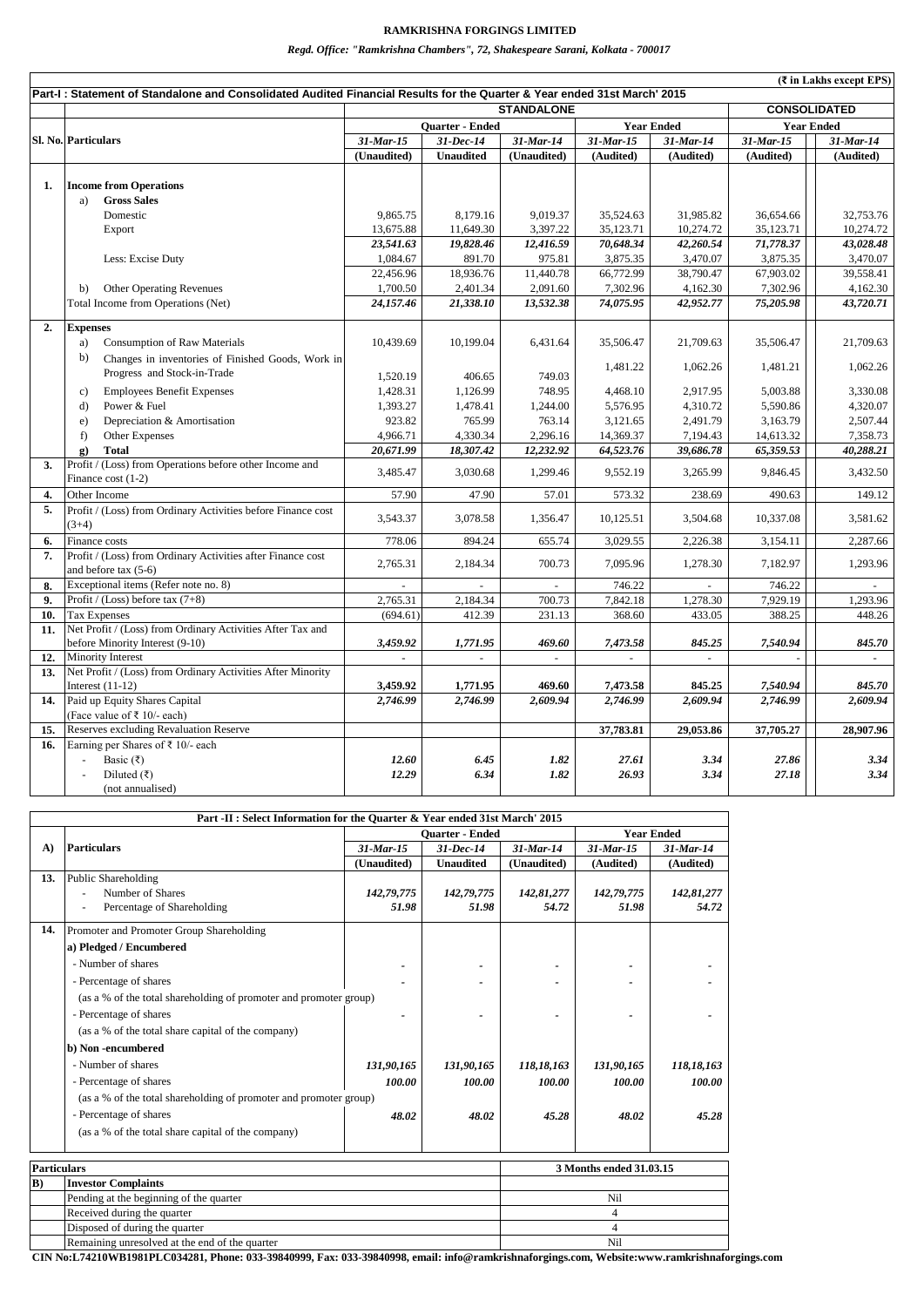## **Notes:**

2 The above Audited Consolidated Financial Results as reviewed by the Audit Committee were approved by the Board of Directors at its meeting held on 16th May, 2015.

- 3 The figures for three months ended 31/03/2015 and 31/03/2014, are the balancing figures between audited figures in respect of the full financial year and the publised year to date figures upto nine months of the relevant financial year.
- 4 The Board of Directors has recommended a dividend of ₹ 2 Per share of face value of ₹ 10/- each aggregating to ₹ 659.25 lakhs (including Corporate Dividend Tax of ₹ 109.85 lakhs) for the year ended 31st March,2015.
- 5 The Company operates only in one Segment i.e Forgings.
- 6 The company has paid a managerial remuneration in excess of the limits as laid down in the section 309(3) read with Schedule XIII of the Companies Act,1956 of ₹ 65.62 Lakhs and ₹ 106.38 Lakhs respectively during the financial year 2012-13 and 2013-14 to Mr. Mahabir Prasad Jalan, Chairman. Since the payment of the remuneration in excess of the limits requires approval of the Central Government the Company had made an application to the Central Government. The Central Government has rejected the application made for Mr. Mahabir Prasad Jalan, Chairman and the Company has made a representation for the same. The outcome of the same is awaited.
- 7 The Company has reassessed the remaining useful lives of its tangible fixed assets as per the requirement of the Schedule II to the Companies Act, 2013. The depreciation charge, as a result of this, for the quarter and twelve months ended 31st March,2015 is lower by ₹ 108.30 lakhs and ₹ 402.50 lakhs respectively. In terms of MCA notification dated 29th August, 2014 amending Schedule II, the carrying amount of tangible fixed assets (after retaining the residual value), whose remaining useful lives have been reassessed to be nil as at April 1, 2014, has been recognised in the Statement of Profit & Loss as depreciation .
- 8 Exceptional Items during the year includes ₹ 291.97 Lakhs towards surrender of the Keyman Insurance Policy and ₹ 454.25 Lakhs towards profit on sale of one of the office premises of the Company.
- 9 The Company has commenced the Hot Trials in the 12500 Ton Pressline with effect from 10th May, 2015.
- 10 The Company during the quarter had received an amount of ₹130 Lakhs from M/s. Riddhi Portfolio (P) Ltd towards conversion of 12,00,000 warrants issued to them at a price of ₹150 per share. The amount is lying in the bank accounts of the Company.
- 11 The consolidated Financial Results are prepared as per applicable accounting standards notified under Companies (Accounting Standard) Rules 2014.
- 12 Figures for the previous periods have been regrouped, wherever necessary, to conform to the figures of the current period.

For the Order of the Board

**Place: Kolkata. Date: 16th May, 2015.**

Naresh Jalan (Managing Director)